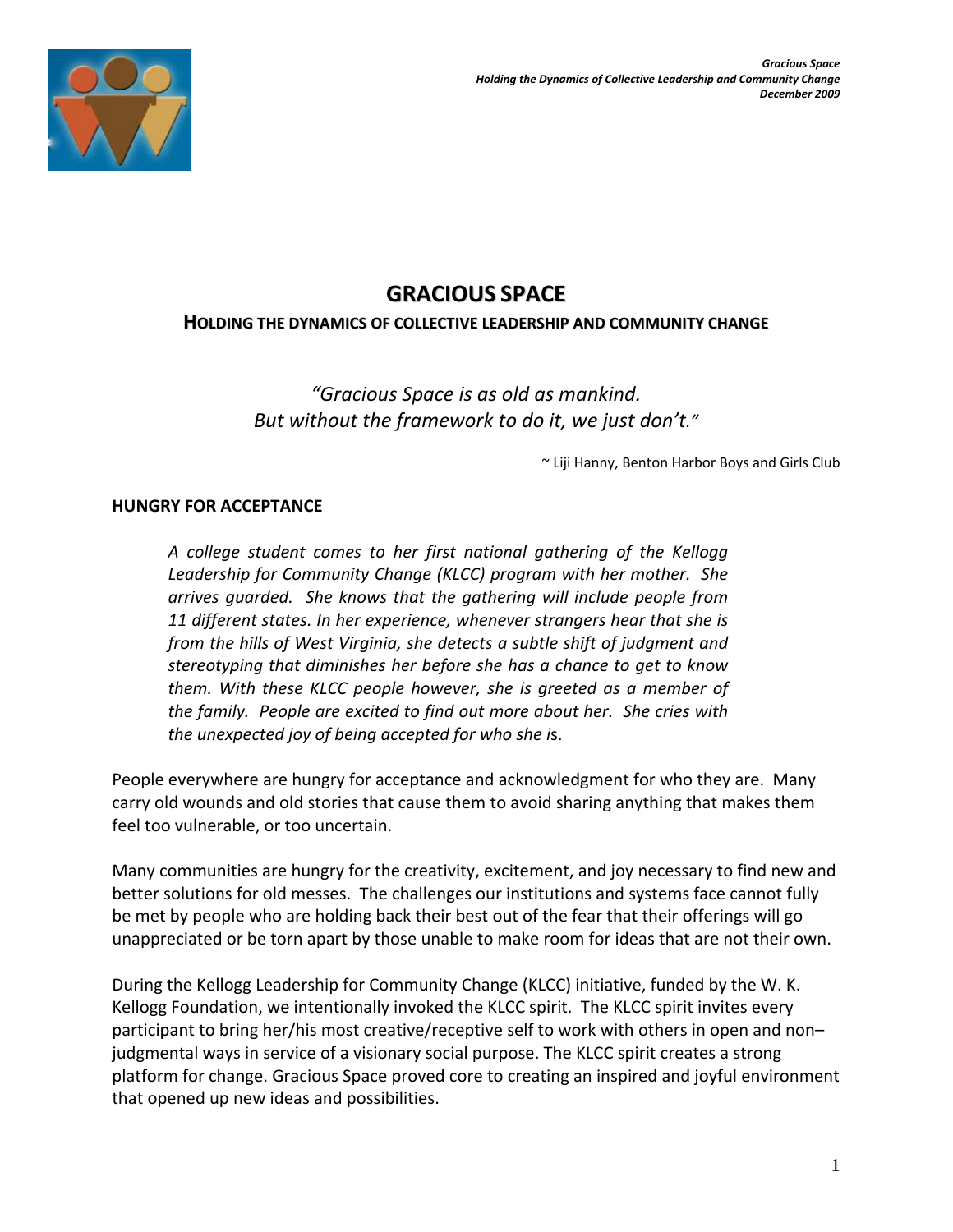Gracious Space serves the common social good and nourishes community change efforts by effectively feeding the human desire for acceptance. Gracious Space develops the capacity for each person to fully show up and to make room for others to do the same. It supports groups learning by addressing both similarities and differences, weaving a new inclusive social fabric.

This paper describes what Gracious Space is and how it provides a container for transformative change. It illustrates how Gracious Space supports the development of collective leadership among community change agents. Finally, it introduces a simple way of getting started.

### **GRACIOUS SPACE PROVIDES A CONTAINER FOR TRANSFORMATIVE CHANGE**

Gracious Space has the potential to transform the human heart and entire groups or organizations. When we embrace graciousness, we choose an approach that fosters understanding. We choose to be open-minded and welcoming of diverse opinions and viewpoints. This attitude grows within us and is nurtured through practice. When individuals and groups learn together from the inside out, we create the conditions for transformative change.

Gracious Space holds transformative change by inviting people to build relationships that can welcome the tough conversations that work through old stories, old wounds and failed efforts. This change strategy works by asking people to develop themselves and to shift how they are in relationship with others who share a common purpose.

In community change, there are many communities – not just one. Each of these communities within a community has a different story about what has happened to them and why. When people with very different stories come together, they often bump into each other and experience conflict, even when they agree on the shared goal of changing an institution or system that does not serve any of them. Gracious Space increases the capacity of people to stand in the tensions that emerge out of every effort to make change so as to find vibrant new solutions rather than falling back on old compromises.

*In Buffalo, the fellowship quickly moved from coming together to confronting each other. Making a video to describe the community demonstrated how differently people looked at what mattered. This difference in view had a direct connection to race and ethnic background and created divisive tension. The fellowship used Gracious Space to focus on their shared purpose and how they could work together with a deeper appreciation of each other. Later, the project lead wanted to raise an issue with the statewide organization about who was deciding what*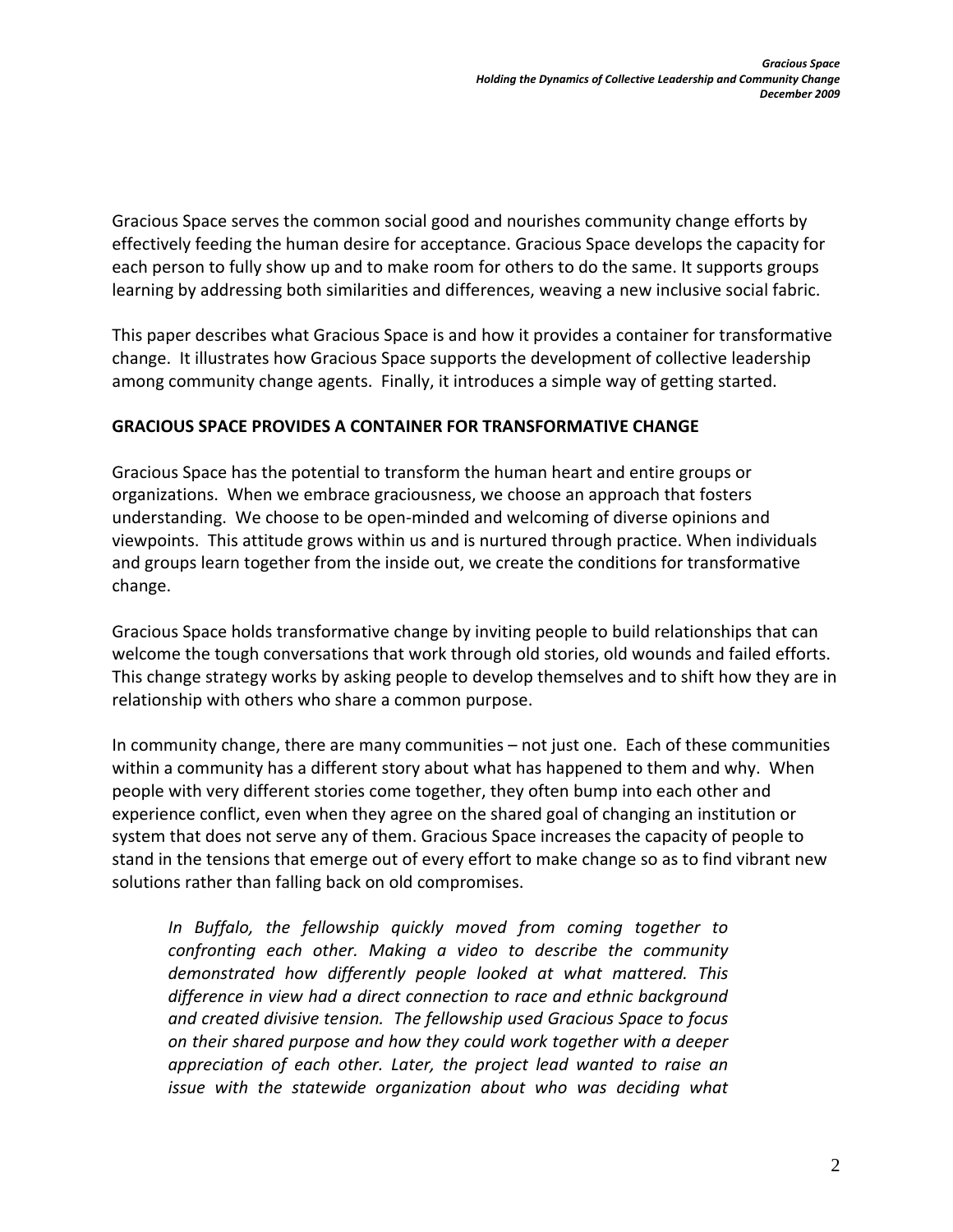*actions to pursue. She used Gracious Space to invite the leadership to look at their own behavior contrasted with their stated goals. As a result, the organization recognized that its process for selecting issues was unintentionally biased towards the White decision makers. And, they shifted their decision making process to reflect their belief in inclusiveness and service to those most vulnerable.* 

## **THE BASICS OF GRACIOUS SPACE**

Everyone has had an experience of Gracious Space, though they may have called it by other names. The Center for Ethical Leadership defines Gracious Space as a spirit and setting in which we invite the stranger and learn in public.

Each of these four elements — spirit, setting, invite the stranger, learn in public  $-$  is simple to understand, although not necessarily easy to put into practice. Living into Gracious Space requires a level of attention and intention that comes from either great heart or great mindfulness. The following is a simple introduction to the four elements:

*Gracious Space: a spirit and setting in which we invite the stranger and learn in public.* 

### **SPIRIT:**

Gracious Space has many aspects, such as welcoming, compassion, curiosity, humor - aspects that we each embody. When we bring these aspects with us into relationships, we are "being" Gracious Space. This spirit of Gracious Space is what sets it apart from other communication or conflict resolution tools. This is about preparing ourselves to bring our best self into every interaction.

### **SETTING:**

Gracious Space has a physical dimension that supports our ability to feel productive, healthy and connected with our work and with others. Paying attention to simple hospitality (food, drink, temperature) and items that reflect the energy and personality of the group (art, music, natural beauty) contribute to a gracious environment. This element also has an aspect of time to it. An example is matching the agenda/design to the time available so that people can engage with each other in a productive way.

## **INVITE THE STRANGER:**

Gracious Space uses a systems perspective to consider what it means to invite the stranger. Borrowed from Parker Palmer, the term "stranger" refers to any individual who is not typically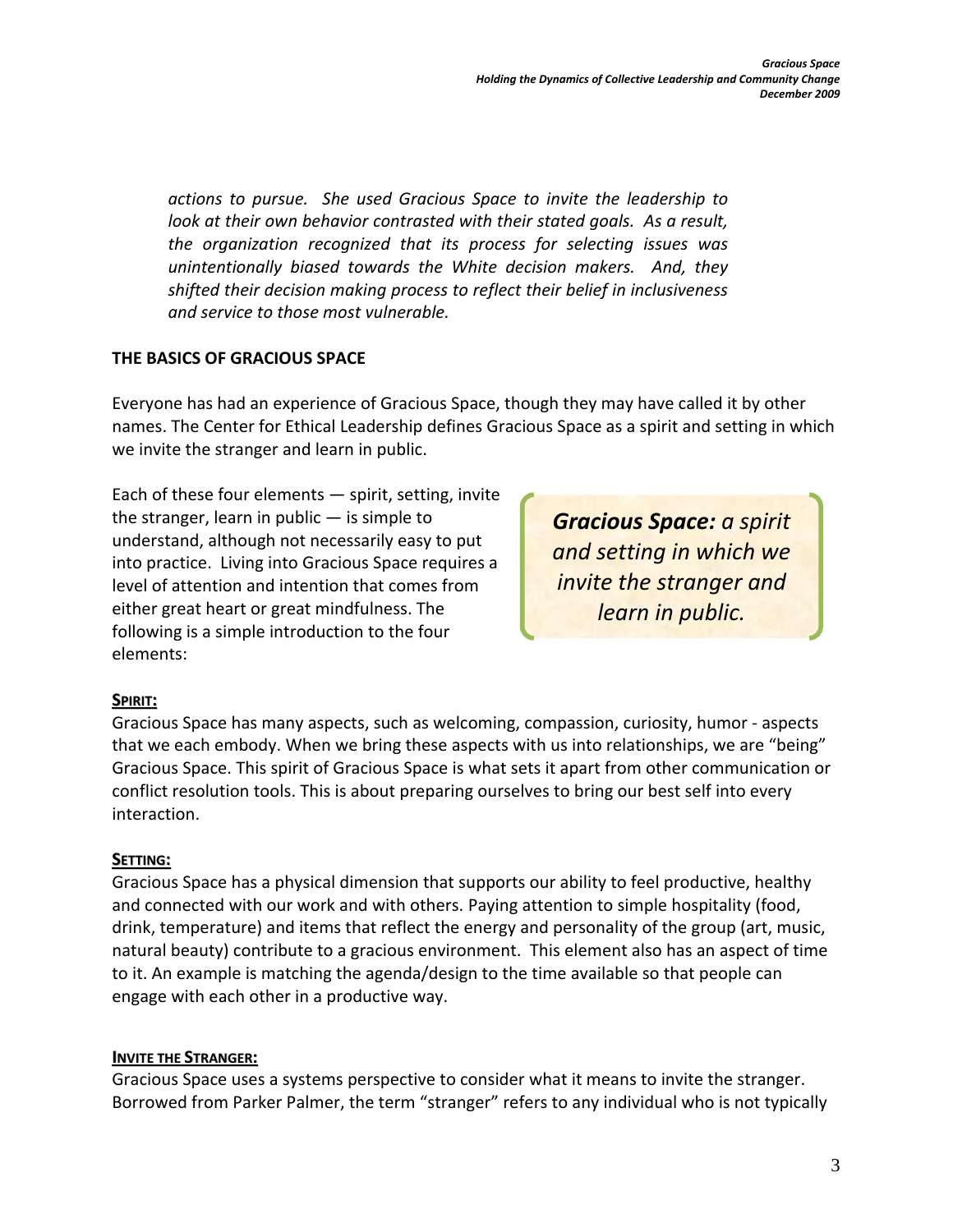involved in the conversation; someone with a different background, perspective, skin color, gender, geographic orientation, or any other quality that may make him or her seem different. We need the stranger when we are considering complex and new ideas; we need multiple perspectives to broaden our viewpoints before decision making lest we take actions that are too narrow-minded or have only short-term benefit. Inviting the stranger is a strategic decision that opens up more possibilities. And it's good to remember that we are each the stranger to someone else.

### **LEARN IN PUBLIC:**

The second systems approach of Gracious Space is to apply deep listening and learning to the diversity you have gathered into Gracious Space. Learning in public requires humility, a willingness to explore assumptions, letting go of the "right way" of doing things, and being willing to change one's mind and open one's heart.

These four elements of Gracious Space create conditions for people to be fully alive, fully

engaged and fully present. In his book Theory U, innovation theorist Otto Scharmer notes, "Successful leadership depends on the quality of attention and intention that the leader brings to any situation. Two leaders in the same circumstances doing the same thing can bring about completely different outcomes, depending on the inner place from which each operates." The creativity that emerges when people come together from a place of joy and connectedness is more likely to lead to good solutions.

Roca, Inc., is an organization in Chelsea, Massachusetts that works with youth living on the

*Learning in public requires humility, a willingness to explore assumptions, letting go of the "right way" of doing things, and being willing to change one's mind and open one's heart.*

street. The organization endeavors to return these young people to find their place in the wholeness of community. Circle process is at the crux of their approach and embodies Gracious Space.

*Saroeum Phoung, the Roca coach, described how, in the early days, their organization moved from being issue-focused to crisis-focused to becoming adversarial with those who carried a different view. At some point, the organization lost track of what caused them to come together in the first place. When the group started using peacemaking circles, they focused first on what mattered to them, what spoke to their hearts. By connecting human being to human being, they were able to identify what was important to do and what needed to be let go. Living into their core*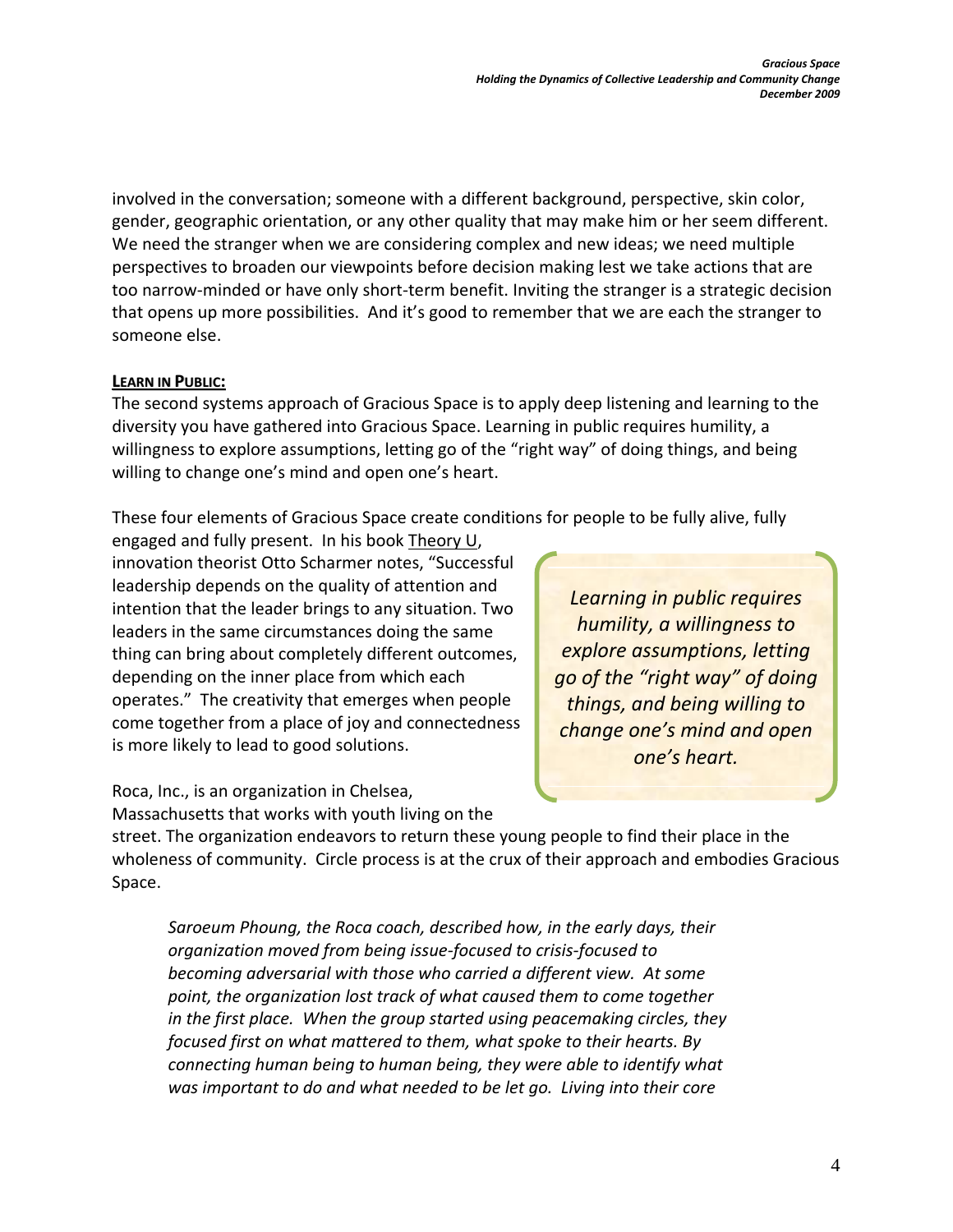*value of belonging, Roca changed its relationships with those organizations who had been its adversaries, inviting them to work with Roca from this place of connection. Working cooperatively, they were able to deal with even more issues. Saroeum shared his most basic philosophy: "You can't get to a good place in a bad way."* 

#### **SPEAKING TRUTH IN LOVE TO POWER**

At its core, collective leadership is relational. Developing collective leadership requires the capacity to build effective relationships and partnerships that operate from a deep place of caring, connection, and purpose. Gracious Space nurtures authentic relationships.

Collective leadership demands that people pay attention to their own learning edges. This includes being willing to confront those assumptions and beliefs that may undermine achieving their purpose. Gracious Space encourages people to lean into learning. It knows that a great question has more power than an answer.

Among the definitions of collective leadership used during KLCC was one that continues to have great resonance for participants: "Speaking truth in love to power." Speaking truth to power is a very old saying with roots in the Quaker tradition. However, when 'in love' is added to the equation, it adds a new dimension.

Speaking truth requires that people find their voices and be willing to use them. This means being willing to address the injustice and disparities that arise from the ways in which our institutions have grown to serve, in a disproportionate way, the interests of

*Speaking truth requires that people find their voices and be willing to use them.*

those in power. It requires that individuals articulate strategies for getting outside the stories told by the dominant culture about why some people are oppressed and/or experience discrimination. It means finding our inner truth about our own value and the value of those that we love and care about in the places we share. It means claiming heritage as a strong foundation for growth.

For many, the truth that emerges from this exploration results in feelings of sadness, anger and/or frustration. This is a truth that can separate people. When love is added to the mix, it asks people to recognize the interdependence that is inherently part of being human. It asks us to recognize the humanity of those who run institutions and systems that so often engineer such dramatically disparate outcomes for different members and groups within the community.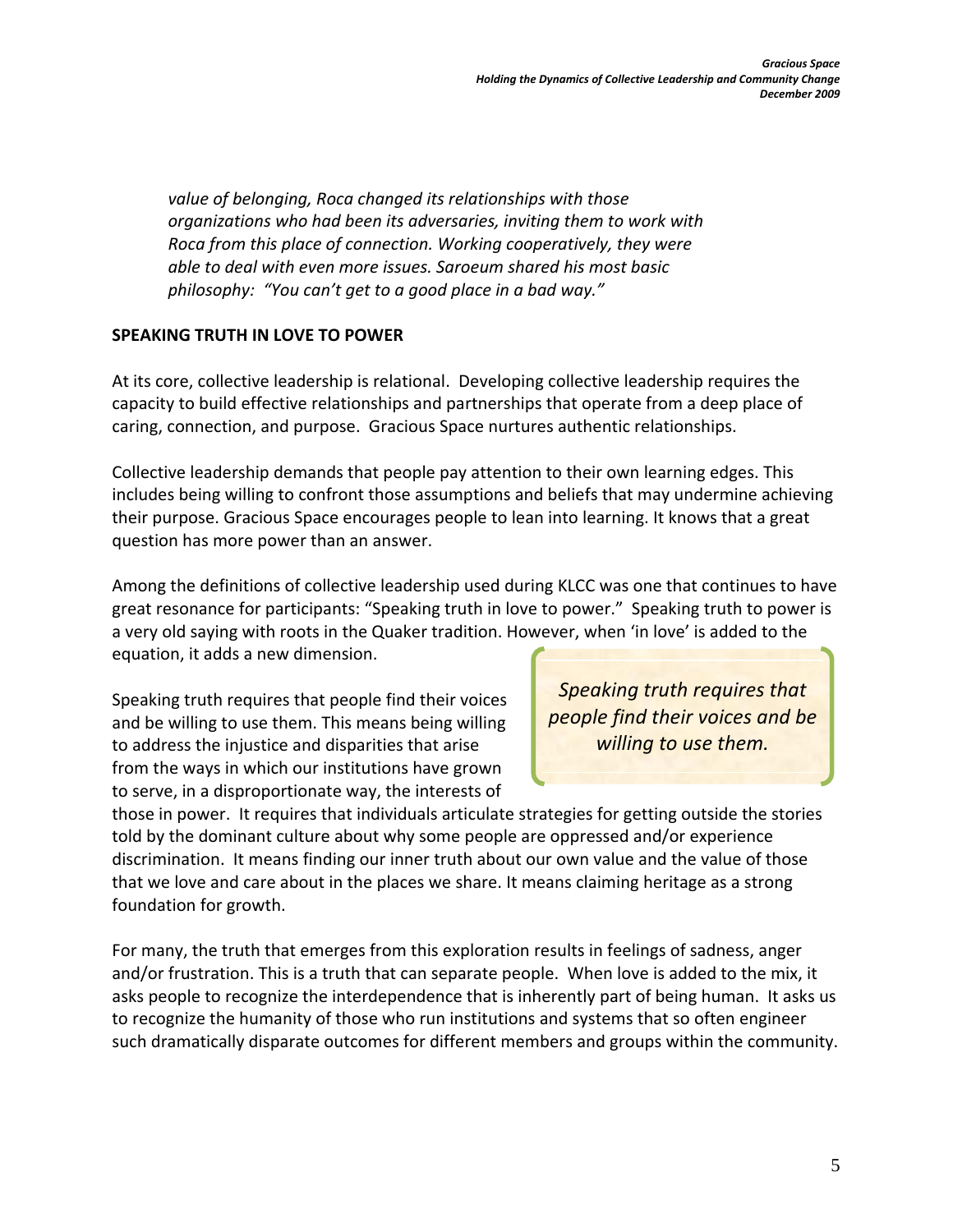This type of change stands in the tension of looking at the reality of injustice and choosing action from the deepest place of love and compassion. It does not flinch from naming what needs to be changed, and it does this with a belief that together we can create communities that work for and serve all. It is truly, as invoked by Gandhi, the willingness to be the change that we want to see in the world. Developing the capacity to stand in this tension comes from keeping our focus vigilantly on change, as we welcome the stranger and learn in public, exemplifying the Gracious Space within ourselves.

The last part of this phrase addresses the reality that power dynamics are part of any change process. If we are to create changes that reflect the whole community, then we must have processes that allow people who previously have been left out to participate in an effective way. There are many examples of democratic action that end up in divisive and unproductive stand-offs rather than thoughtful engagement of different interests. Gracious Space supports a different relationship to power, one that begins with finding one's own power and the courage to speak the truth as needed.

*"The … shared power that is part of collective leadership is not the 'norm.' Power can be monopolizing, autocratic and hierarchical. It is necessary to understand how power is perversely used outside of collective leadership models (and sometimes within) so that we can deal with power … Control of money, resources and information is a form of power. Communication is a form of power. We need to tell our own story, make meaning of our own work and not be validated by external evaluators … We cannot just stay within our communities where we share values and behave collectively. If we want to change the world, we have to be willing to model collective leadership. This will mean dealing with abusive power, and it will take courage!"* 

~ Learning Lab Synthesis from the KLCC community prepared by Deborah Meehan

During KLCC, many participants experienced Gracious Space, in its action context, as a practice that allowed them to speak the truth in love to power.

*At the beginning of KLCC, Julie was the only Native American employed in a professional position in the local school system. Even though the schools in this town were physically located in the heart of the Reservation, the principals, the administration, the teachers, and most of the school board came from the White part of the community. In the beginning, she was angry. It was hard to BE Gracious Space, especially when she was offering it to those who were not returning it. And yet, staying in Gracious Space, no matter how others acted, led to different relationships and different types of conversations. The fellowship worked with the school district to make the changes that would open this school system to serve all its students. They created a*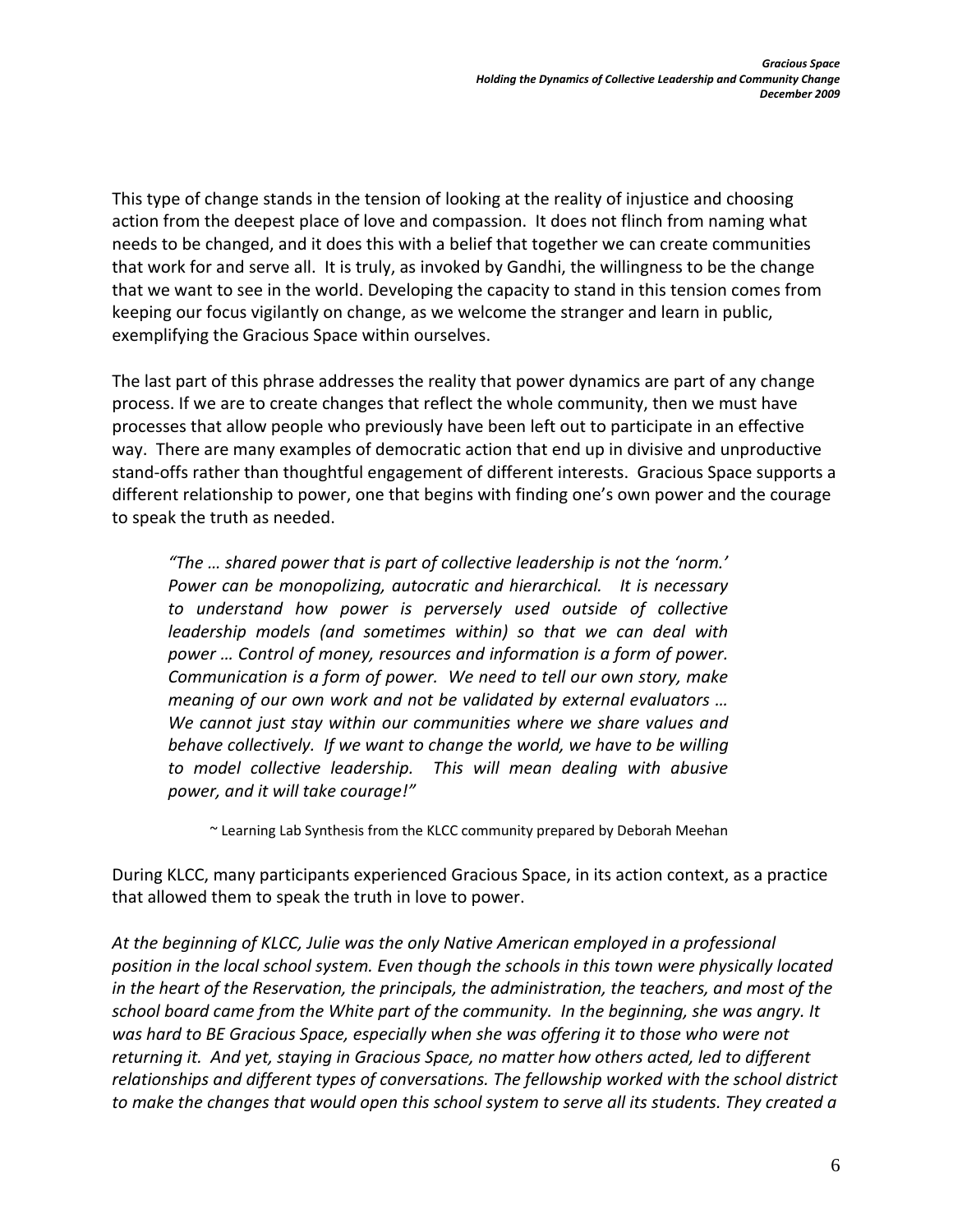*family room that welcomed Native American parents and students, started a mentoring program and performed myriad actions intended to create a welcoming school climate. It was not easy and not done all at once. She described her experience of Gracious Space as a journey from anger to hope.* 

Those wanting to do community change work must be able to build a relationship field that is so strong, it supports people to say what must be said in a way that advances the work. This is what the Montana fellowship was able to accomplish.

Being in Gracious Space also encourages change agents to look for openings in the realm of new partnerships — to work with people in positions of power who are willing to confront their part in systems that don't deliver on their intended purpose; leaders who are willing to try something else.

*"When we are together, challenging the stories that are told about us, and pushing back to be true to our own stories and our own values, then we can start to change the systems to be more open to working for us. It takes many of us together, continually pushing and continually raising questions to make a difference in our community."* 

~ Miguel Guajardo, Co-founder, Llano Grande Center

#### **GETTING STARTED**

Gracious Space is simple, but not necessarily easy to practice consistently.

Filled with a sense of urgency, many groups jump into action, without taking the time to know each other's stories, to understand the hurts of the past, or to identify what kinds of processes bring out the best in each other. They do not take time to consider the different meanings of words that everyone uses. We have learned that rushing past this foundation-building work is a costly mistake.

Here are some simple ways of engaging Gracious Space in meetings:

#### **START IN A GOOD WAY**

Take time for everyone to become present in their spirit, and the spirit of Gracious Space, and to open to learning in public.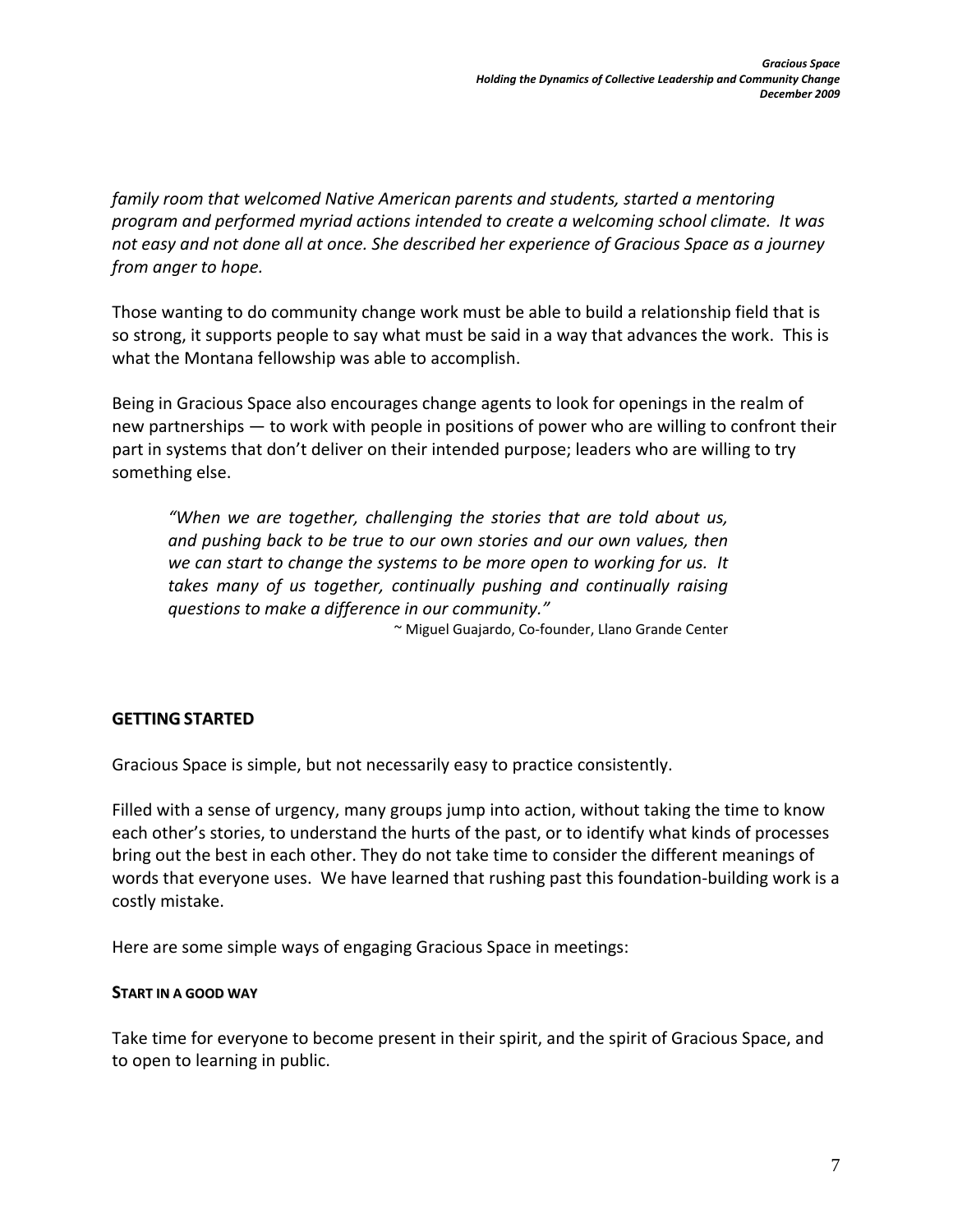Examples of quick methods include:

- Take 3 deep breathes together before starting. Neurologically, this causes the brain to let go of stress and become calmer.
- Check in with a question such as, "What energy are you bringing into this meeting?" or, "What is your intention for what you want to bring to this conversation?"

If you are preparing for a difficult conversation, it is worth spending time to create a good environment to make sure that the conversation will advance the work:

- Invite people to name what is most important to them about the issue as the first step.
- Begin with a written reflection to allow people to prepare to share their key hopes and concerns.

#### **ASK QUESTIONS THAT OPEN UP POSSIBILITIES BEFORE GETTING TO SOLUTIONS**

Compelling questions can shift a conversation from one that drains spirit to one that opens people up and generates new ideas. While there is much to be said about constructing compelling questions within a specific context, these are a few general examples that work with inviting the stranger and learning in public:

- What boundaries need to be crossed for this to move to the next level?
- What are we doing that is undermining what we want to accomplish?
- What do we need to let go of to make room for something new?
- What is so important that it must exist in some way for this effort to succeed?

### **MAKE ROOM FOR STORYTELLING**

When dealing only with ideas and opinions, it can become very easy to move into judgment. However, in telling stories that share experience, there is generally less judgment because the truth is in the story itself. Making time for participants to share how they have become the people they are, why they care about a particular issue, or what their experience has been with that issue will open up understanding and spark deeper connectivity. This is an easy way to invite the stranger.

*Making time for participants to share how they have become the people they are, why they care about a particular issue, or what their experience has been with that issue will open up understanding and spark deeper connectivity.*

#### **TAKE TIME FOR SHARING REFLECTION**

Moving through agenda items and tasks can reflect a sense of urgency and a belief in the insufficiency of time. Focusing on setting can substantially alter the sense of time and positively